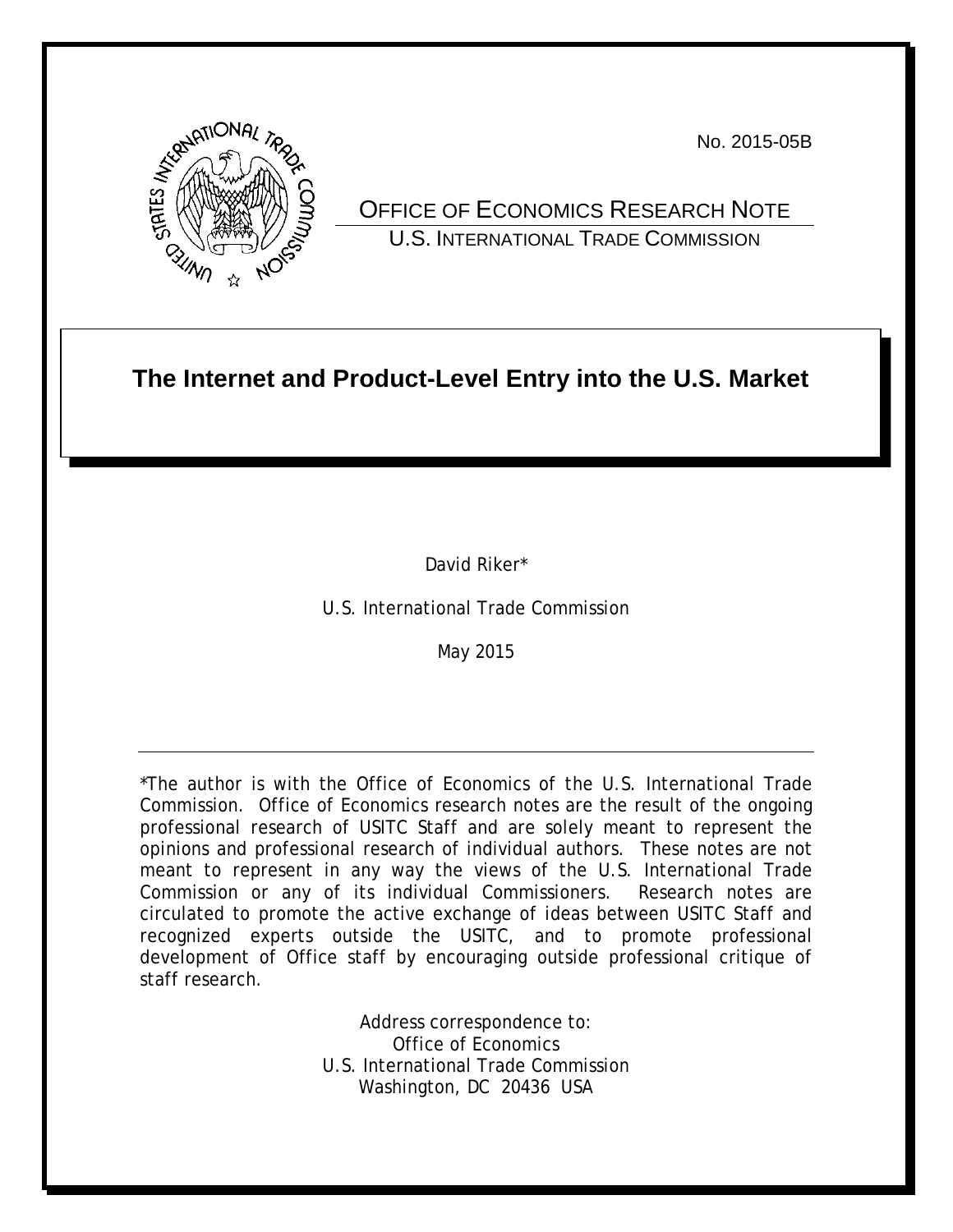# **The Inte[rn](#page-1-0)et and Product-Level Entry into the U.S. Market**

David Riker<sup>1</sup>

U.S. International Trade Commission, Office of Economics

May 14, 2015

# **Abstract**

We estimate an econometric model of product-level entry of middle income countries into the U.S. market. The model uses data on U.S. imports of 1,159 technologically advanced manufactured goods from 87 middle income countries between 2001 and 2013. The econometric estimates indicate that Internet use in the middle income countries has a significant positive effect on the probability of product-level entry into the export market, as do real exchange rate depreciations and growth in real expenditures and output. According to the model, the probability of productlevel entry increases by 1.18 percentage points for every 10 additional Internet users per 100 people in the countries that have highly efficient export logistics, and by 0.65 percentage points in the countries that have less efficient export logistics. We use this econometric model to simulate the increase in each country's product-level entry if the country's number of Internet users increased to 75 users per 100 people (a value above all of the middle income countries but below most high income countries in 2013). The simulated increases in the probabilities range from 0.28 percentage points for Hungary to 7.07 percentage points for India, with an average across all of the middle income countries of 3.12 percentage points.

**Keywords:** Exporting, Internet Use, Entry Decisions, Developing Countries

**JEL Classifications: F14, F15, 033** 

 $\overline{\phantom{a}}$ 

<span id="page-1-0"></span><sup>1</sup> This working paper is the result of ongoing professional research of ITC Staff and is solely meant to represent the opinions and professional research of the author. It is not meant to represent in any way the views of the U.S. International Trade Commission or any of its individual Commissioners. I am grateful to Arona Butcher for useful comments and suggestions. Please address any correspondence to David.Riker@usitc.gov.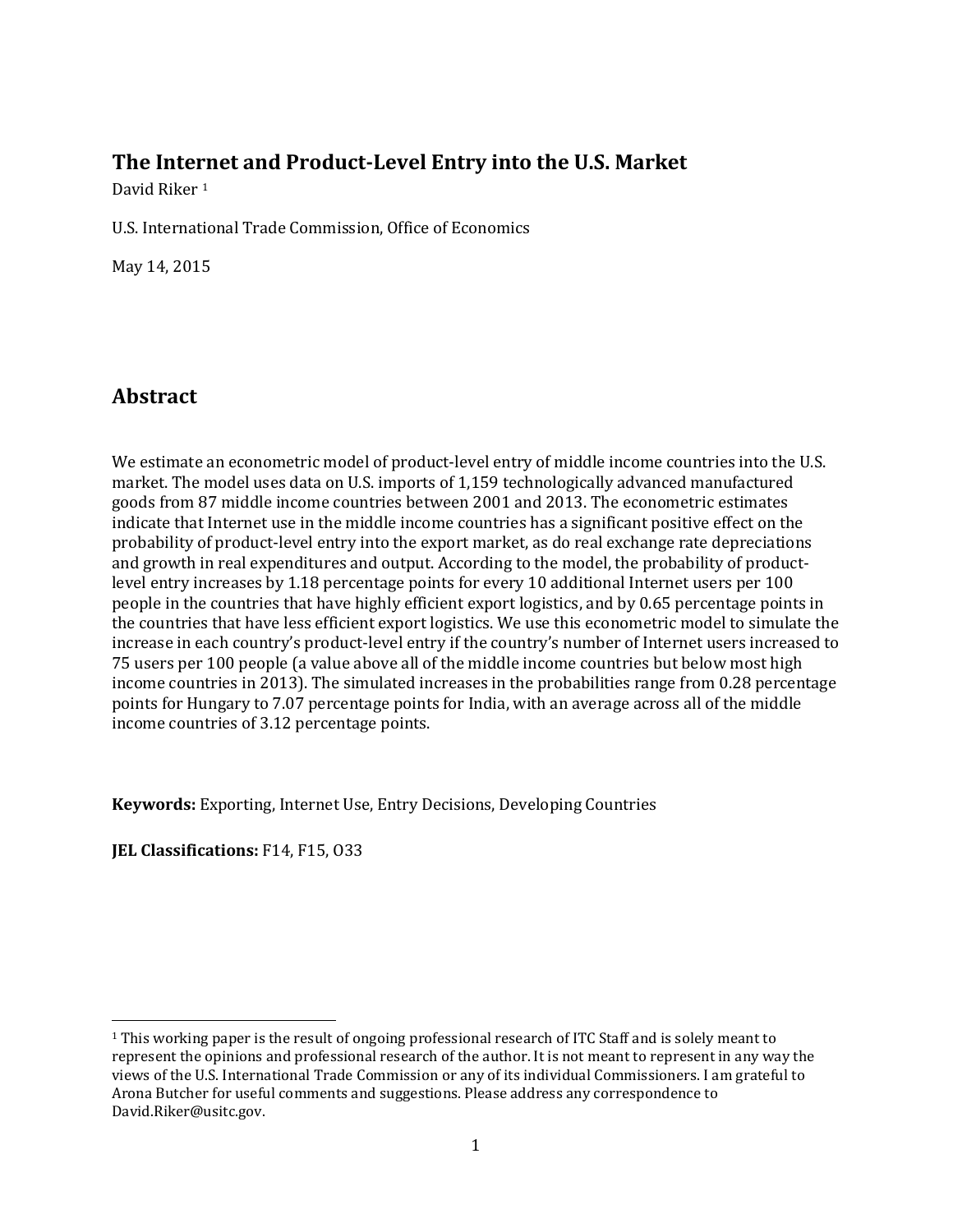## **1. Introduction**

l

It is often the case that middle income countries have the capacity to produce technologically advanced manufactured goods at internationally competitive costs but still do not successfully export the goods to the United States and other high income countries. Zero export values, year after year, suggest that there are significant scale requirements and other obstacles to entering the U.S. market, including information barriers. Improved communications through the Internet, working together with other trade facilitation measures, can reduce trade costs and can improve the likelihood of export success.

In this paper, we use a statistical analysis of product-level trade flows to explore these possibilities. We investigate whether an increase in the number of Internet users in a middle income country significantly increases the probability that the country will start exporting manufactured goods that it had not previously exported. This approach is complementary to case study approaches. While analyses of specific cases are essential for understanding *how* the Internet facilitates exporting, our statistical approach has the advantage that it can provide more comprehensive estimates of *how much* the Internet facilitates exporting overall.

We estimate an econometric model of the product-level entry of middle income countries into the U.S. market. The model uses data on U.S. imports of 1,159 technologically advanced manufactured goods from 87 middle income countries between 2001 and 2013. It links decisions to enter the U.S. market to the economic characteristics of the middle income countries, including measures of the countries' Internet use, the efficiency of their export logistics, the growth of real GDP in the United States and in the potential entrants, and real exchange rate fluctuations.

Overall, the econometric estimates indicate that Internet use in the middle income countries has a significant positive effect on the probability of product-level entry into the United States. The effects of Internet use are larger for countries with highly efficient export logistics.[2](#page-2-0) According to the model, the probability of product-level entry increases by 1.18 percentage points for every 10 additional Internet users per 100 people in the countries that have highly efficient export logistics, and by 0.65 percentage points in the countries that have less efficient export logistics.

<span id="page-2-0"></span> $2^2$  Export logistics refers to the amount of time required for document preparation, customs, inland transport, and port handling before exporting from the country, as we discuss in Section 2.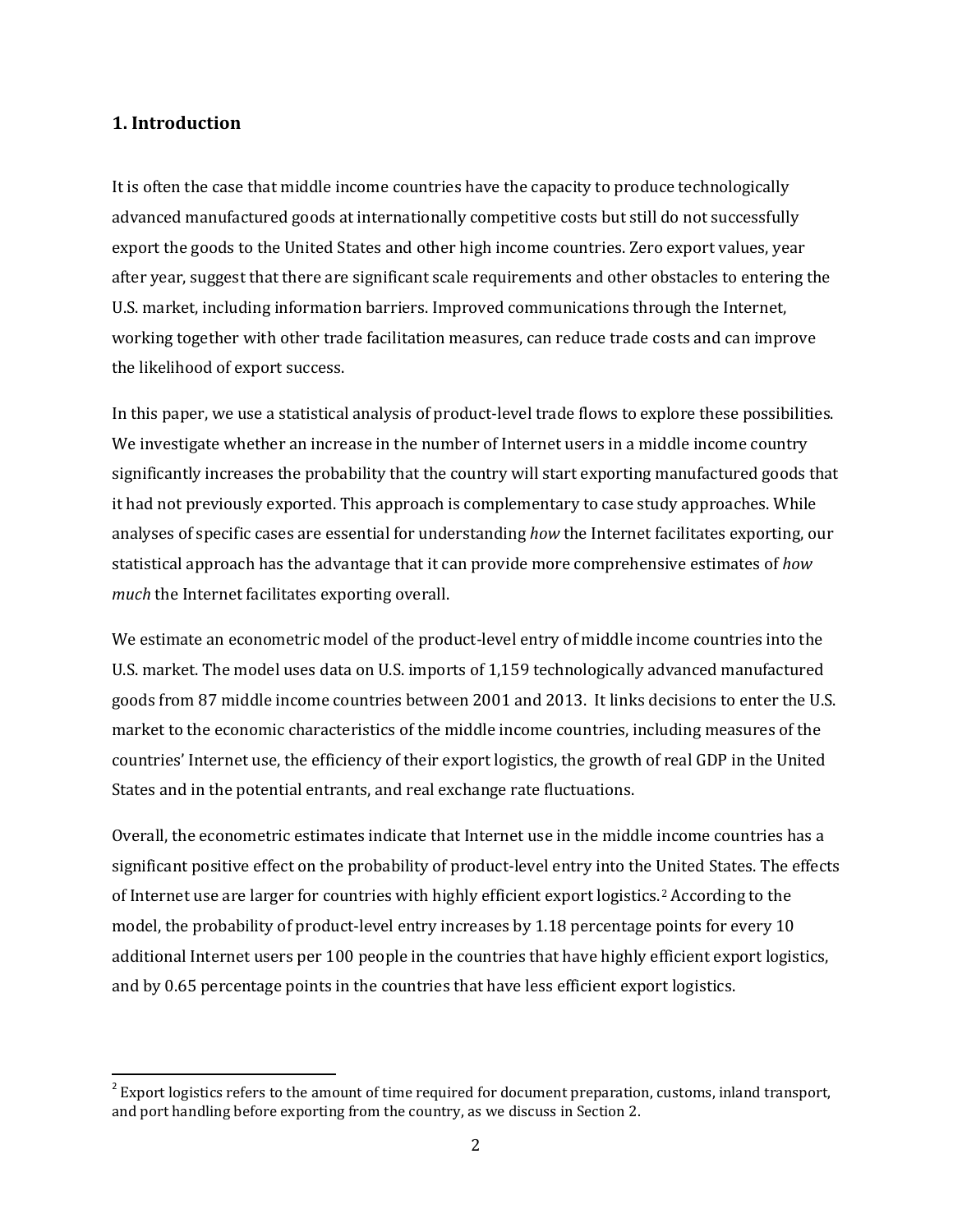Then we use the econometric model to simulate the increase in each country's product-level entry if the country's number of Internet users increased from current levels to 75 users per 100 people. This is above the number in all of the middle income countries in 2013 but below the number in most high income countries in that year. The increases in the probabilities of product-level entry into the U.S. market vary across the middle income countries, depending on the country's number of Internet users in 2013 and the efficiency of the country's export logistics. The simulated increases in the probabilities range from 0.28 percentage points for Hungary to 7.07 percentage points for India, with an average across all of the middle income countries of 3.12 percentage points.[3](#page-3-0)

This paper contributes to several lines of research into the economics of international trade. The most relevant are studies of the effects of the Internet on the trade of developing countries. Freund and Weinhold (2004) estimate the effect of Internet on the growth in a country's trade in goods. Their model indicates that the Internet contributed one percentage point to annual export growth on average in their panel of 56 countries between 1997 and 1999. Their panel dataset includes developing countries, though they do not estimate different effects for developing and high income countries. Clarke and Wallsten (2006) utilize cross-sectional data on the total exports of goods in 2001 for 26 high income countries and 72 developing countries. They find that there were significant positive effects of the Internet on the export flows from developing countries to high income countries. Liu and Nath (2013) model the use of the Internet in 40 emerging market economies between 1995 and 2010. They find that Internet subscriptions and Internet hosts had a significant positive effect on the countries' exports of goods. Riker (2014) models the link between the number of broadband users in a country and the country's openness to international trade in goods and services. His econometric model indicates that the growth in broadband use between 2000 and 2011 increased a country's trade-to-GDP ratio by 4.21 percentage points on average, with much larger effects in high income countries (a 10.21 percentage point increase on average) than in developing countries (a 1.67 percentage point increase on average). None of these studies specifically models product-level entry into export markets, and none focuses on exports to the U.S. market.

This paper also contributes to the line of research that models the export decisions of firms in developing countries but does not specifically address the role of the Internet in trade facilitation.

l

<span id="page-3-0"></span><sup>3</sup> The variation in these estimates across countries mostly reflects the differences in the countries' number of Internet users in 2013.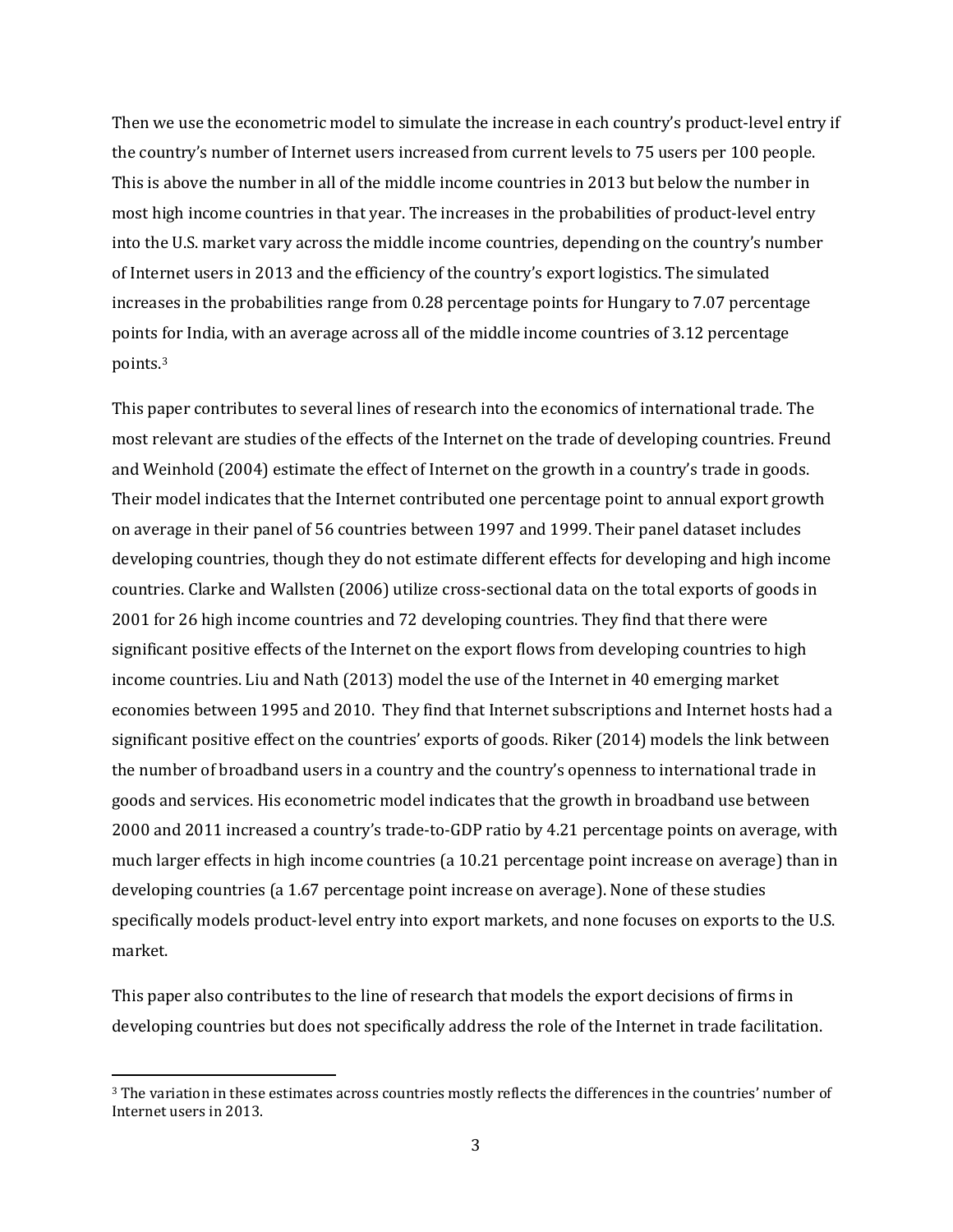In some cases, these studies are based on aggregate trade flow data, as in Helpman, Melitz, and Rubinstein (2008), but more often they use firm-level data. Examples include Roberts and Tybout (1997), Das, Roberts, and Tybout (2007), and Eaton, Eslava, Kugler and Tybout (2007) for exports from Colombia, Rodríguez-Pose, Tselios, Winkler, and Farole (2013) for exports from Indonesia, Mukim (2012) and Mallick and Yang for exports from India, and Farole and Winkler (2014) for exports from a large number of middle income and low income countries. These studies find that entry costs and uncertainty are important factors in decisions to export. These factors are generally affected by Internet use: the Internet can create new cross-border business opportunities, reduce ongoing logistical costs, and reduce uncertainty about foreign markets.

The rest of this paper is organized into five sections. Section 2 describes that data sources and reports a set of summary statistics. Section 3 describes the econometric methodology. Section 4 reports the estimated effects of the Internet on the middle income countries' product-level entry into the U.S. market. Section 5 simulates the effects of increasing Internet use in the middle income countries to the current levels in high income countries. Section 6 provides concluding remarks.

#### **2. Data Sources and Summary Statistics**

 $\overline{\phantom{a}}$ 

We focus on the exports of technologically advanced U.S. manufacturing goods, represented by chapters 84 through 90 in the U.S. Harmonized Tariff Schedule (HTS), from 87 middle income countries. These HTS chapters include machinery, electronics, transportation equipment, and instruments.

The measure of product-level entry is based on U.S. import data at the HTS six-digit level for each year and each exporting country from the U.S. International Trade Commission's Trade Dataweb. We classify a country-product pair as entering the U.S. market in a particular year if the middle income country exported the product to the United States in that year but had no exports of the product to the United States in the prior two years.[4](#page-4-0) We define the product entry rate for each country in each year as the ratio of its number of product-level entries to its total number of potential entries from the country.

<span id="page-4-0"></span><sup>4</sup> A potential entrant is defined as a country-product pair with no exports to the United States in the prior two years. The other requirement in our definition of potential entrant is that there were some U.S. imports from other countries within the same HTS six-digit classification in the prior years. This ensures that the apparent new product-level entry is not simply a change in the HTS classifications.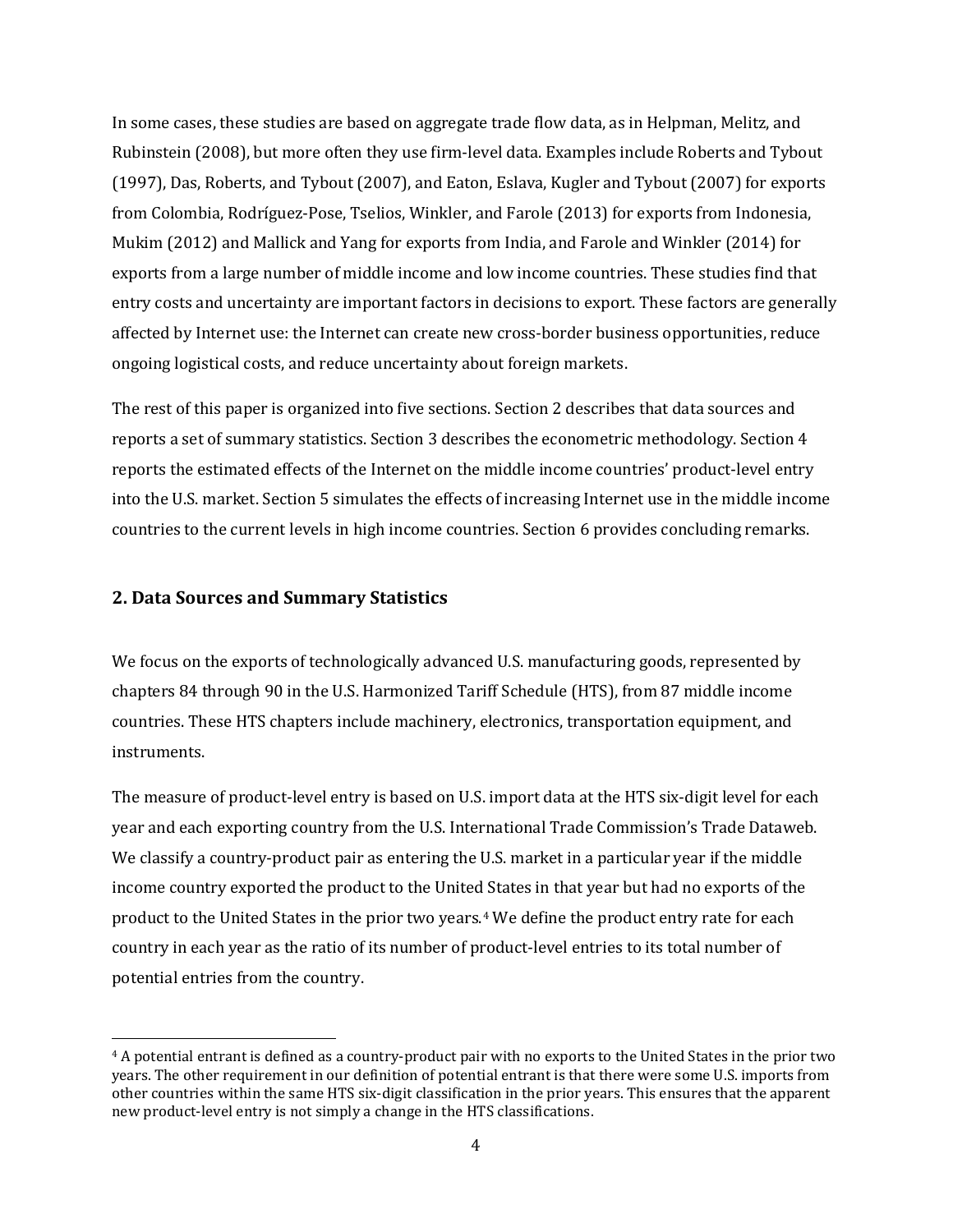Table 1 reports the average product entry rate of the middle income countries for each year from 2001 to 2013. There was an upward trend in this average entry rate, with business cycle declines at the beginning of the period and in 2007-2009. The average entry rate ranged from a low of 12.53% in 2002 to a high of 18.23% in 2012.

We use the number of Internet users per 100 people from the World Bank's World Development Indicators as a measure of the strength of the middle income country's digital connection to potential export markets. Figure 1 illustrates the growth in the number of Internet users in the middle income countries between 2000 and 2013. The median number of Internet users rose from 2.4 per 100 in 2000 to 43.6 per 100 in 2013, and the distribution across the middle income countries widened. In 2000, the difference between the  $25<sup>th</sup>$  and  $75<sup>th</sup>$  percentile values was 9.1 per 100. By 2013, the difference was 51.5 per 100.

Table 2 reports the number of Internet users per 100 people in 2000 and 2013 for each middle income country. Within the countries, the average increase in the number of Internet users over this period was 31.1 users per 100 people. By 2013, the numbers of users exceeded 60 per 100 in Albania, Bosnia and Herzegovina, Hungary, Lebanon, Macedonia, and Malaysia. In contrast, the numbers of users remained below 8 per 100 in Cameroon, Cote d'Ivoire, Lesotho, Mauritania, Papua New Guinea, and the Republic of the Congo.

The econometric model also uses data on days to export from the World Bank's Doing Business report as a measure of the efficiency of export logistics in the middle income countries[.5](#page-5-0) The days to export measure is available for all 87 countries in 2007, the mid-point of our period of analysis. Figure 2 depicts the distribution of this country-level measure. The values that are shaded in black (18 days or less) are the bottom quartile of the distribution. In the econometric analysis below, we classify the countries in this bottom quartile as countries with highly efficient export logistics.

The model also uses annual country-level measures of real GDP and bilateral real exchange rates from the IMF's World Economic Outlook database.

l

<span id="page-5-0"></span><sup>5</sup> This measure is an estimate of the number of calendar days required to export a standardized cargo of goods by sea, assuming full effort to minimize delay. The survey-based estimates include time for document preparation, customs, inland transport, and port handling.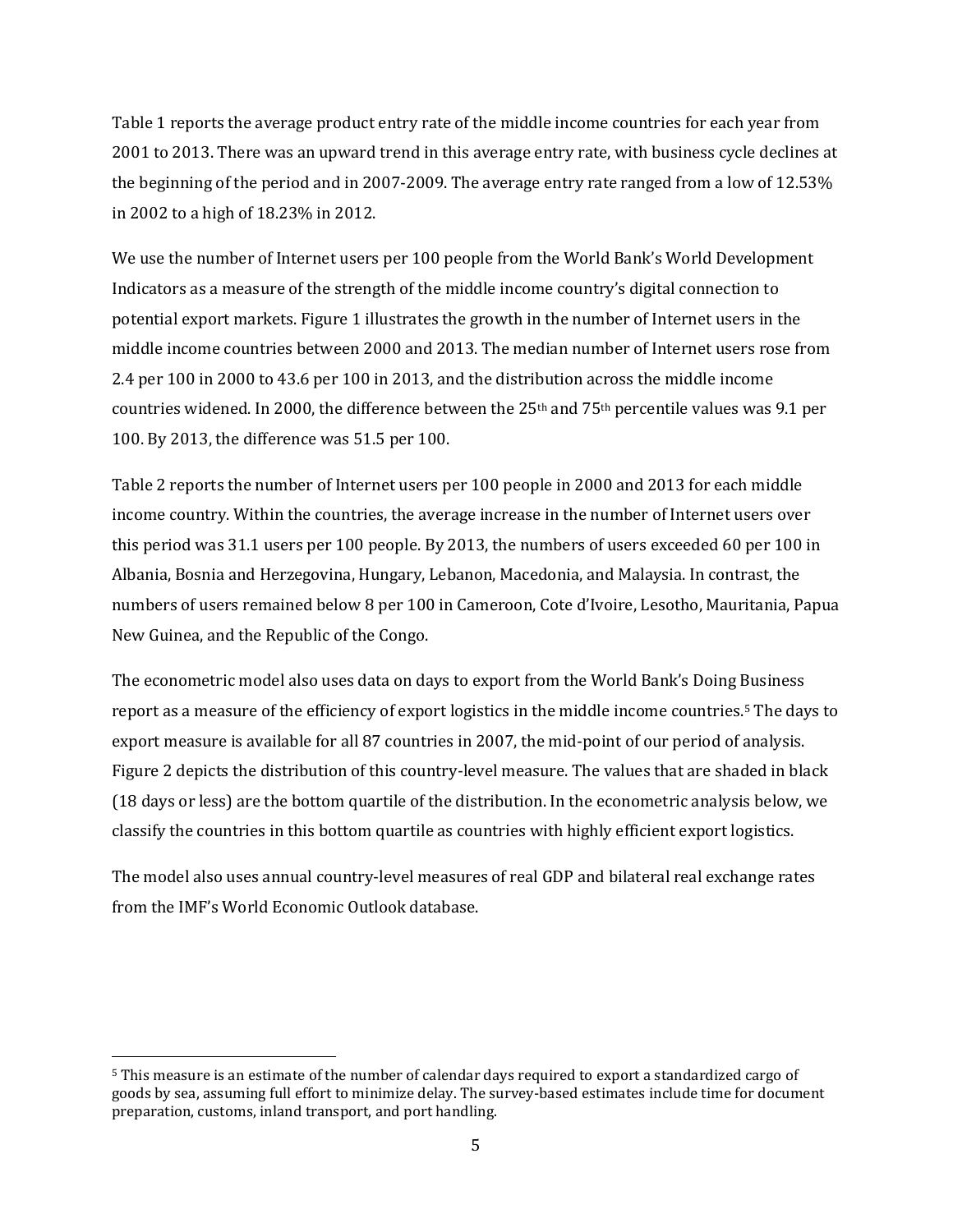## **3. Econometric Methodology**

The dependent variable in the econometric model is product-level entry into the U.S. market. It is a binary variable that takes a value of zero or one for each of the country-product-years that are potential entries, as defined in the last section. We model the entry decisions as discrete choices using a logit model.

The model includes several explanatory variables that vary significantly across the middle income countries and over the years. The number of Internet users per 100 people in the country in the year is expected to have a positive effect on the probability of entering the U.S. market. The growth rate of real GDP in the United States in the year is expected to have a positive effect on product-level entry, reflecting growth in aggregate demand in the U.S. market, since the Internet can create new cross-border business opportunities, reduce ongoing logistical costs, and reduce uncertainty about foreign markets. We expect that the changes in the Internet measure within a country over time mostly reflect the improvements in communications with potential export markets. However, they could also reflect changes in the countries' technical capability to produce the goods.<sup>[6](#page-6-0)</sup>

The growth rate of real GDP of the potential entrant is expected to have a positive effect, reflecting growth in productivity and resource availability in the potential entrant. The rate of appreciation of the potential entrant's bilateral real exchange rate with the United States is expected to have a negative effect on the probability of product-level entry (and conversely a real depreciation of the potential entrant's currency is expected to have a positive effect on product-level entry). The model also includes a set of fixed effects for the HTS chapters.[7](#page-6-1)

Equation (1) is the logit model of the probability of entry of product  $i$  from country  $c$  in year  $t$ .

$$
Prob_{ict} = \frac{e^{\beta_0 + \beta_1 N I U_{ct} + \beta_2 GRGDP U S_t + \beta_3 GRGDP_{ct} + \beta_4 RAPPREC_{ct} + \sum_j \delta_j IND_{ij}}}{1 + e^{\beta_0 + \beta_1 N I U_{ct} + \beta_2 GRGDP U S_t + \beta_3 GRGDP_{ct} + \beta_4 RAPPREC_{ct} + \sum_j \delta_j IND_{ij}}}
$$
\n(1)

 $NIU_{ct}$  represents the number of Internet users in country c in year t. GRGDPUS<sub>t</sub> is the growth in the real GDP of the United States in year  $t$ .  $GRGDP_{ct}$  is the growth in the real GDP of country  $c$  in year t.  $RAPPREC_{ct}$  is the appreciation of country c's bilateral real exchange with the United States

 $\overline{\phantom{a}}$ 

<span id="page-6-0"></span><sup>6</sup> If technological capabilities are fairly constant from one year to the next within each country, then they will not be a determinant of product-level entry in the econometric model, because we define entry as a *change over time*, from no exports in years  $t - 1$  and  $t - 2$  to exports in year t. In this case, the estimated effect of Internet use would only reflect the improvements in communications.

<span id="page-6-1"></span><sup>7</sup> An HTS chapter is the two-digit HTS classification of the product.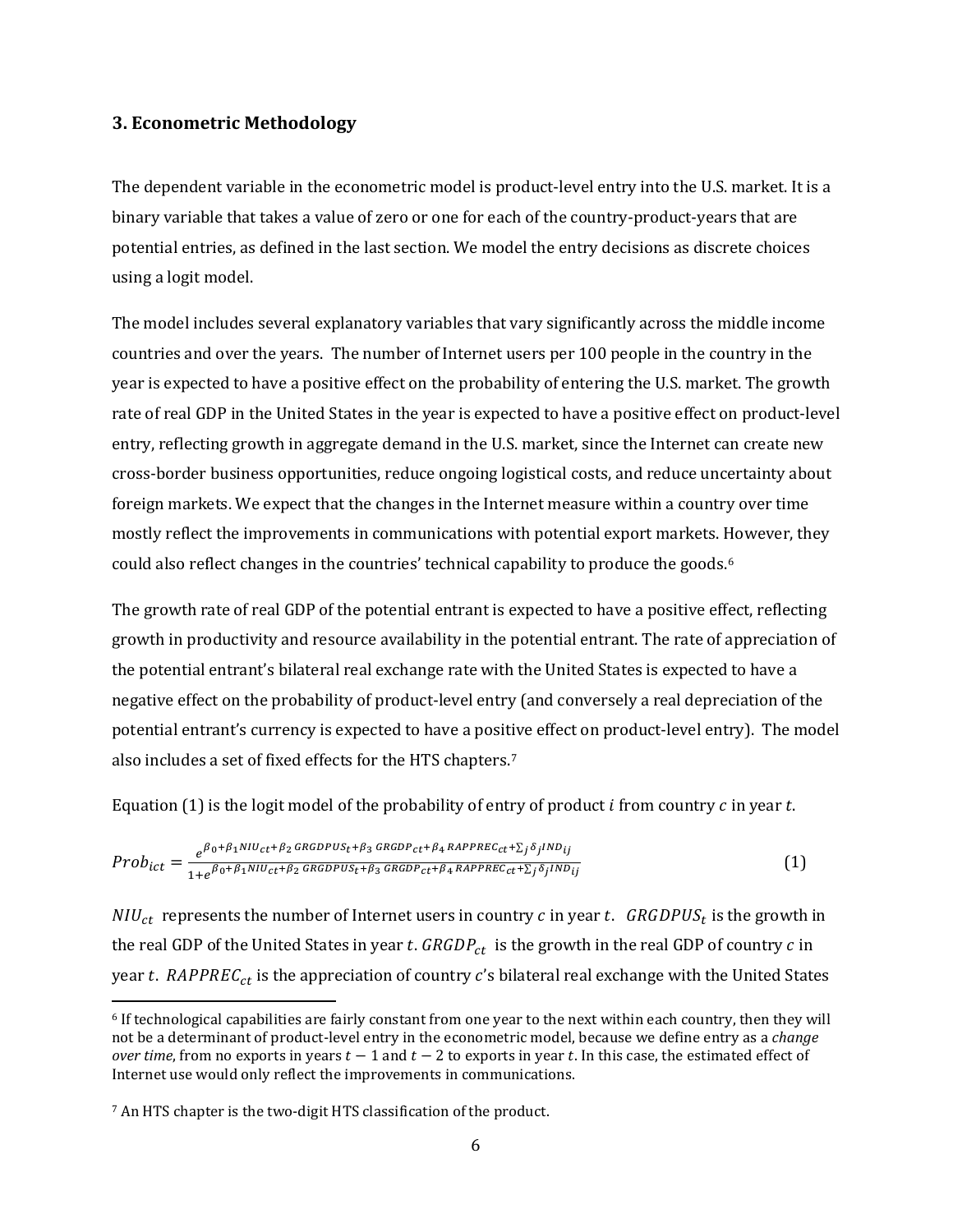in year t.  $IND_{ij}$  is an indicator variable that is equal to one if product *i* is in HTS chapter *j* and is equal to zero otherwise.

To investigate the possibility of complementarity between Internet use and the efficiency of the middle income country's export logistics, we consider an alternative specification that includes an interaction between these two variables.

$$
Prob_{ict} = \frac{e^{\gamma_0 + \gamma_1 N I U_{ct} + \gamma_2 (N I U_{ct} \times H E F F_c) + \gamma_3 G R GDP U S_t + \gamma_3 G R GDP_{ct} + \gamma_4 R A P P R E C_{ct} + \sum_j \theta_j I N D_{ij}}}{1 + e^{\gamma_0 + \gamma_1 N I U_{ct} + \gamma_2 (N I U_{ct} \times H E F F_c) + \gamma_3 G R GDP U S_t + \gamma_3 G R GDP_{ct} + \gamma_4 R A P P R E C_{ct} + \sum_j \theta_j I N D_{ij}}}
$$
(2)

 $H E F F_c$  is an indicator variable that is equal to one if the export logistics of country  $c$  are highly efficient according to the days to export measure and is equal to zero otherwise. We expect that the positive effect on the number of Internet users is larger for the countries with highly efficient export logistics.

## **4. Econometric Estimates**

l

Table 3 reports the estimated coefficients of the logit models, as well as the average marginal effect of each of the explanatory variables. The standard errors of the estimates are reported in parentheses. They are corrected for clustering by country-year. We report the Akaike Information Criterion (AIC) for each of the non-linear models as a measure of fit that is comparable across the alternative model specifications. The AIC value is declining in the log-likelihood value and in the number of degrees of freedom of the estimate, so the specification with the lowest AIC value is the preferred model.

Model 1 includes the Internet measure, the set of HTS chapter fixed effects, and a constant.<sup>[8](#page-7-0)</sup> In the first column of estimates, the coefficient on the Internet measure is positive and statistically significant at the 1% level. In the second column of estimates, the average marginal effect illustrates the economic significance of the Internet: every 10 additional Internet users per 100 people increase the probability of the country's product-level entry into the U.S. market by almost one percentage point. The  $\chi^2$  statistic at the bottom of Table 3 indicates that the HTS chapter fixed effects are jointly significant.

<span id="page-7-0"></span><sup>8</sup> In all of the econometric specifications, HTS chapter 84 is the omitted category.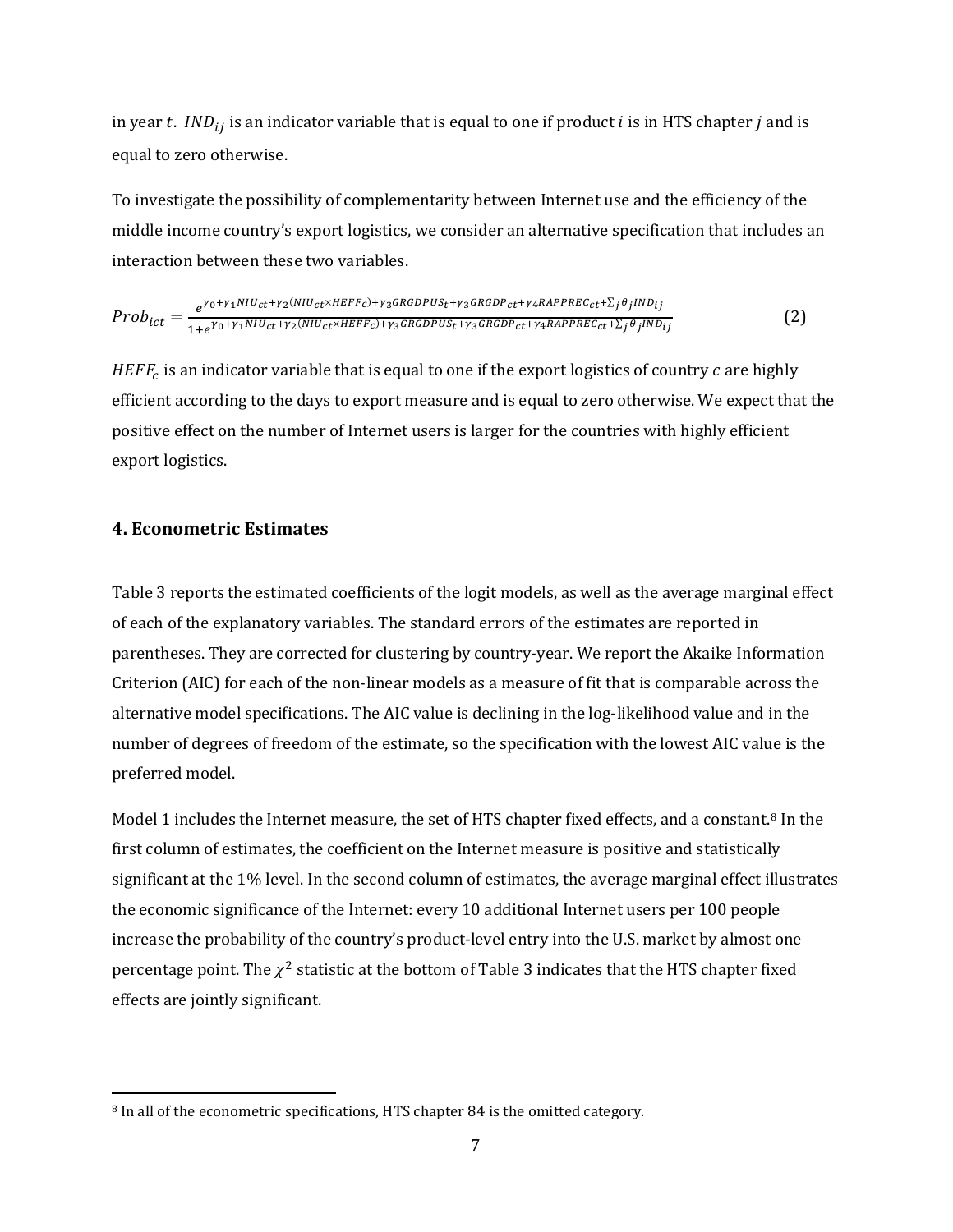Model 2 adds three explanatory variables. The coefficients on the growth rate of real GDP in the United States and the growth rate of real GDP in the potential entrant are positive and statistically significant at the 1% level. The coefficient on the appreciation of the potential entrant's bilateral real exchange rate with the United States is negative and statistically significant at the 5% level. The AIC favors model 2 over model 1. The average marginal effect of the Internet is slightly larger for model 2, and again the  $\chi^2$  statistic indicates that the HTS chapter fixed effects are jointly significant.

Table 4 reports two specifications that include interactions between the measure of Internet use and an indicator for whether the country's export logistics are highly efficient. The coefficient on this interaction term is positive and statistically significant at the 1% level, so the positive effect of the Internet is larger in the countries that have highly efficient export logistics. According to the AIC, model 4 with the larger set of explanatory variables is a better fit than model 3 (or model 1 or 2). The average marginal effect of Internet use in model 4 indicates that the probability of productlevel entry increases by 1.18 percentage points for every 10 additional Internet users per 100 people in the countries that had highly efficient export logistics, and by 0.65 percentage points in the countries that had less efficient export logistics.[9](#page-8-0)

Table 5 reports a sensitivity analysis that replaces the Internet measure with its one year lagged value. These alternative models allow for lagged entry in response to the increase in Internet use.[10](#page-8-1) The estimates in Table 5 are similar in sign and magnitude to their counterparts in Table 4. The average marginal effects in Table 5 are slightly larger.

Table 6 reports a sensitivity analysis that redefines entry: the alternative models define potential entries to include all country-product pairs with no U.S. market presence in the prior year, rather than all country-product pairs with no U.S. market presence in the prior two years. This broader definition includes country-products that reenter after a single-year absence from the U.S. market, so the redefinition increases the number of potential entrants and the size of the estimation sample. The average marginal effect of the number of Internet users is larger in Table 6 than its counterpart in Table 4, but the signs and significance levels of the coefficients are similar.

 $\overline{\phantom{a}}$ 

<span id="page-8-0"></span><sup>&</sup>lt;sup>9</sup> The first estimate is the sum of the coefficients on the Internet term (0.65) and the interaction term (0.53).

<span id="page-8-1"></span> $10$  The lagged value also mitigates potential endogeneity bias in the econometric estimates.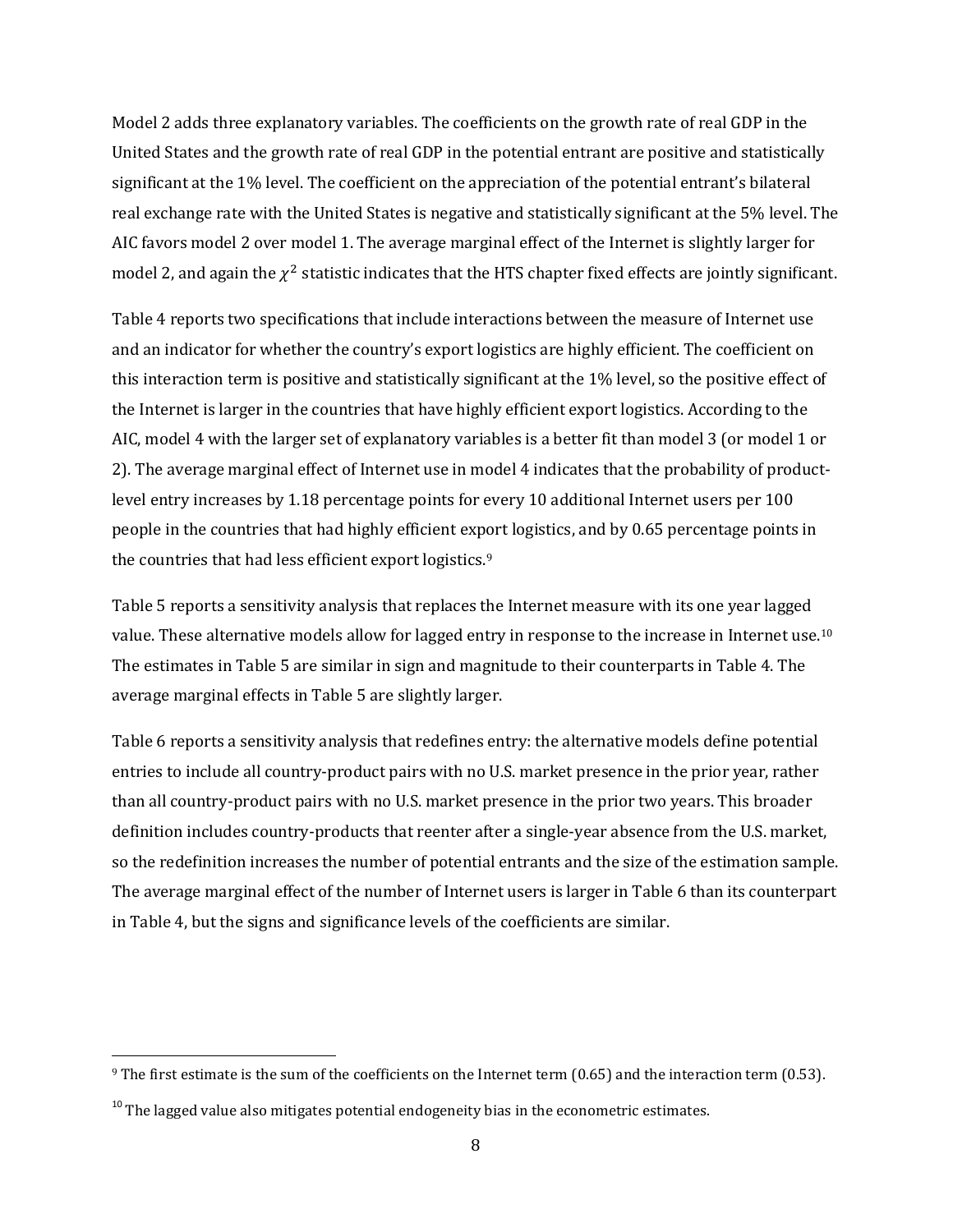#### **5. Simulations**

Finally, we use the coefficient estimates from model 4 to simulate the increase in each country's probability of product-level entry if the country's number of Internet users increased to 75 users per 100 people. This value is above the number of Internet users in all of the middle income countries in 2013, but it is below the number of Internet users in most high income countries in that year. Equation (3) is the simulated increase in the probability of product-level entry for country c.

$$
\Delta Prob_{c\,2013} = AME_c (75 - NIU_{c\,2013}) > 0 \tag{3}
$$

 $AME<sub>c</sub>$  represents the average marginal effect of the number of Internet users in country  $c$  from econometric model 4.

Table 7 reports the results of these calculations. The increase in the probability of product-level entry into the U.S. market varies across the countries, depending on the country's number of Internet users in 2013 and on the efficiency of the country's export logistics. The increase in the probability of product-level entry ranges from 0.28 percentage points for Hungary to 7.07 percentage points for India, with an average across all 87 countries of 3.12 percentage points.

## **6. Conclusions**

We have examined the possibility that Internet use can reduce barriers to international trade and can increase exports from developing countries to the United States. We have estimated an econometric model that supports this theory. The effects on the probability of entry are economically and statistically significant, though they are not large. The model indicates that the Internet facilitates trade and complements efforts to increase the efficiency of export logistics. Our sensitivity analysis suggests that the estimates are fairly robust.

We have applied the econometric model in forward-looking simulations that project the increase in the probability of product entry into the U.S. market if the middle income countries were to increase their numbers of Internet users to the levels that currently prevail in high income countries. The average increase across all of the 87 middle income countries is 3.12 percentage points.

9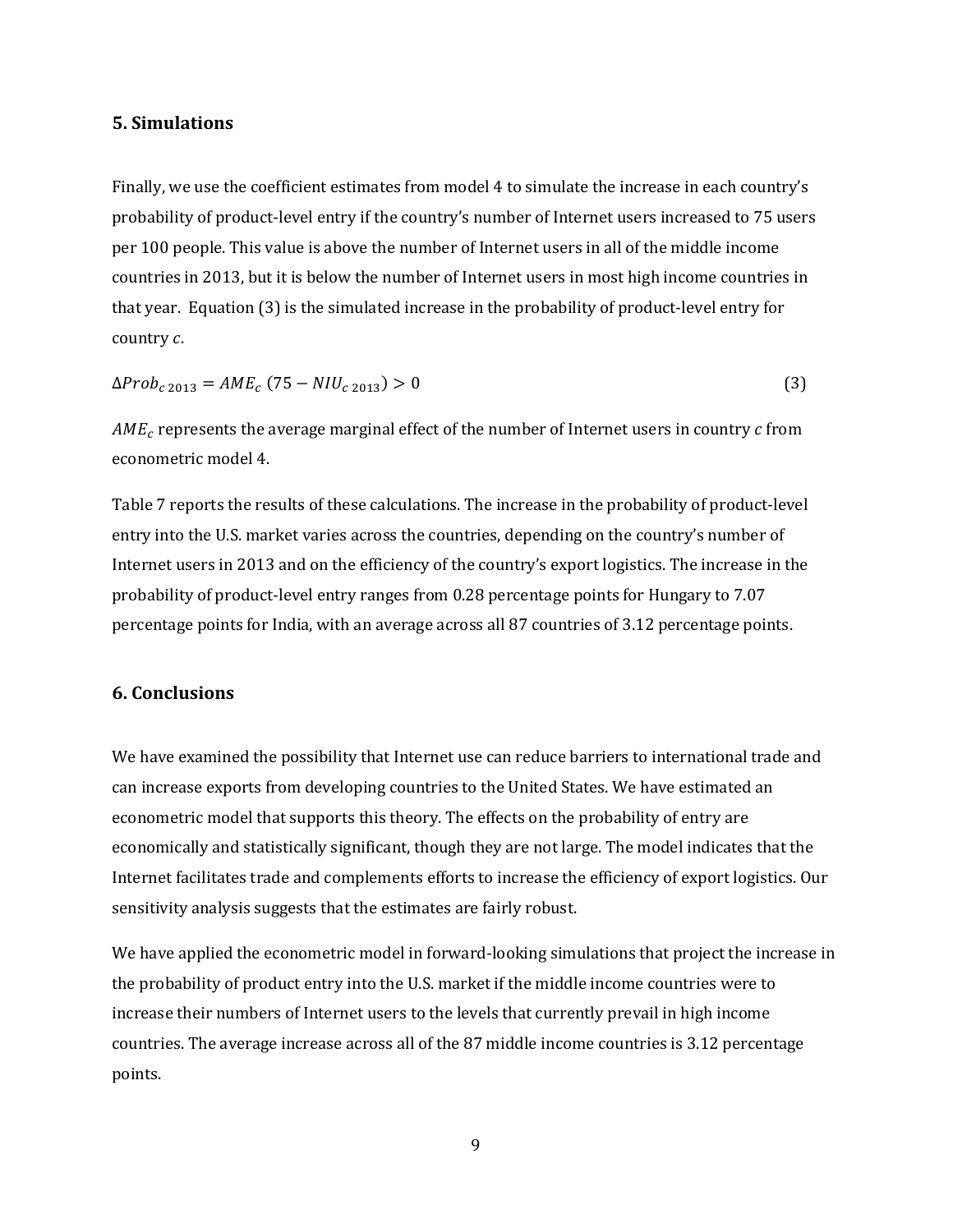## **References**

Clarke, G.R.G. and S.J. Wallsten (2006): "Has the Internet Increased Trade? Developed and Developing Country Evidence." *Economic Inquiry* 44 (3): 465-484.

Das, S., M.J. Roberts, and J.R. Tybout (2007): "Market Entry Costs, Producer Heterogeneity, and Export Dynamics." *Econometrica* 75 (3): 837-873.

Eaton, J., M. Eslava, M. Kugler, and J. Tybout (2007): "Export Dynamics in Colombia: Firm-Level Evidence." NBER Working Paper 13531.

Faroe, T. and D. Winkler (2014): "Firm Location and the Determinants of Exporting in Low- and Middle-Income Countries." *Journal of Economic Geography* 14: 395-420.

Freund, C. and D. Weinhold (2004): "The Effect of the Internet on International Trade." *Journal of International Economics* 62: 171-189.

Helpman, E., M. Melitz, and Y. Rubenstein (2008): "Estimating Trade Flows: Trading Partners and Trading Volumes." Quarterly Journal of Economics 123 (2): 441-487.

Liu, L. and H.K. Nath (2013): "Information and Communications Technology and Trade in Emerging Market Economies." *Emerging Markets Finance & Trade* 49 (6): 67-87.

Mallick, S. and Y. Yang (2013): "Productivity Performance of Export Market Entry and Exit: Evidence from Indian Firms." *Review of International Economics* 21 (4): 809-824.

Mukim, M. (2012): "Geography and Exporting Behavior: Evidence from India." World Bank Policy Research Working Paper 5979.

Riker, D. (2014): "Internet Use and Openness to Trade." U.S. International Trade Commission, Office of Economics Working Paper No. 2014-12-C.

Roberts, M.J. and J.R. Tybout (1997): "The Decision to Export in Colombia: An Empirical Model of Entry with Sunk Costs." *American Economic Review* 87 (4): 545-564.

Rodríguez-Pose, A., V. Tselios, D. Winkler, and T. Farole (2013): "Geography and the Determinants of Firm Exports in Indonesia." *World Development* 44: 225-240.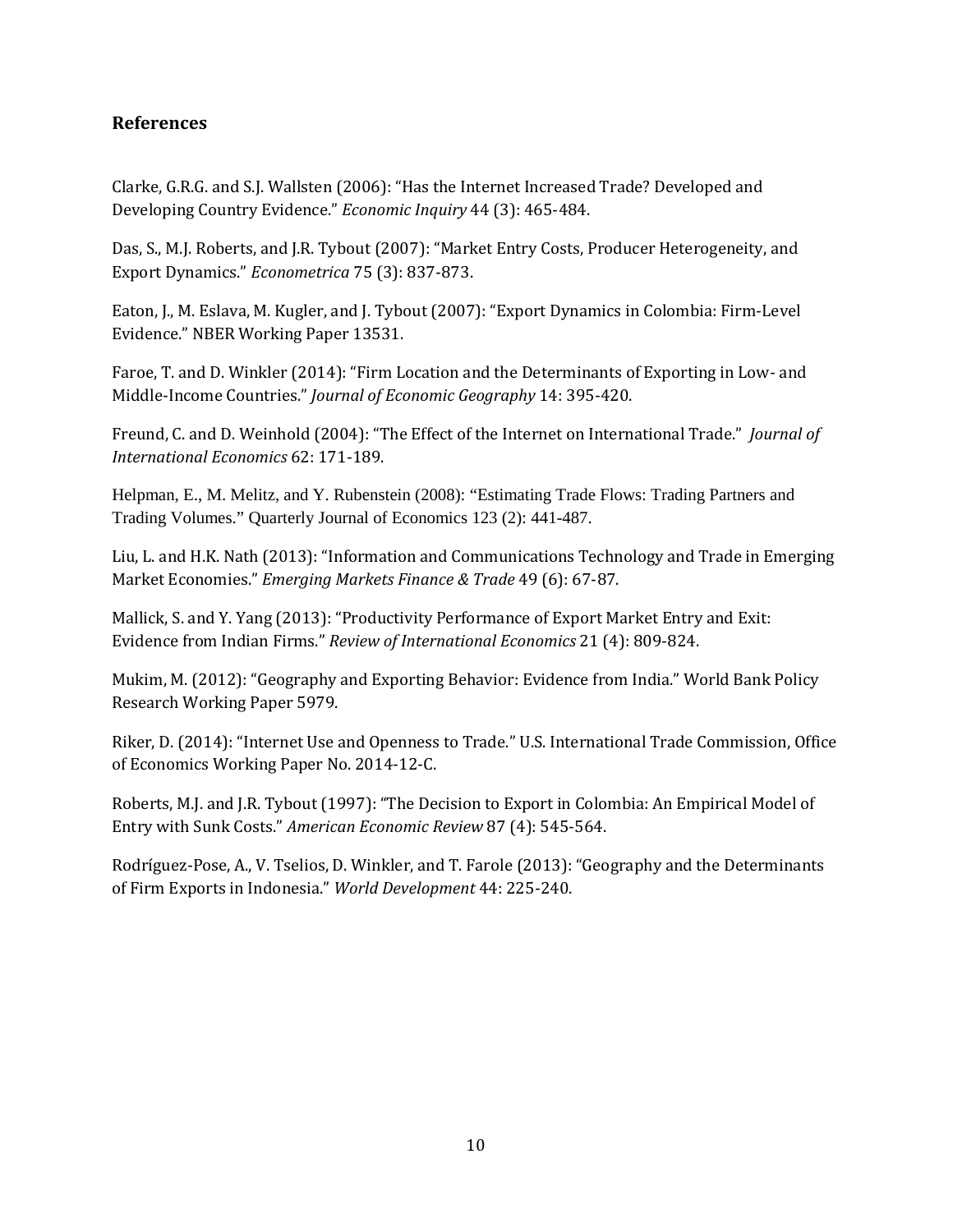

**Figure 1: Distribution of Internet User Rates across Middle Income Countries and Over Time**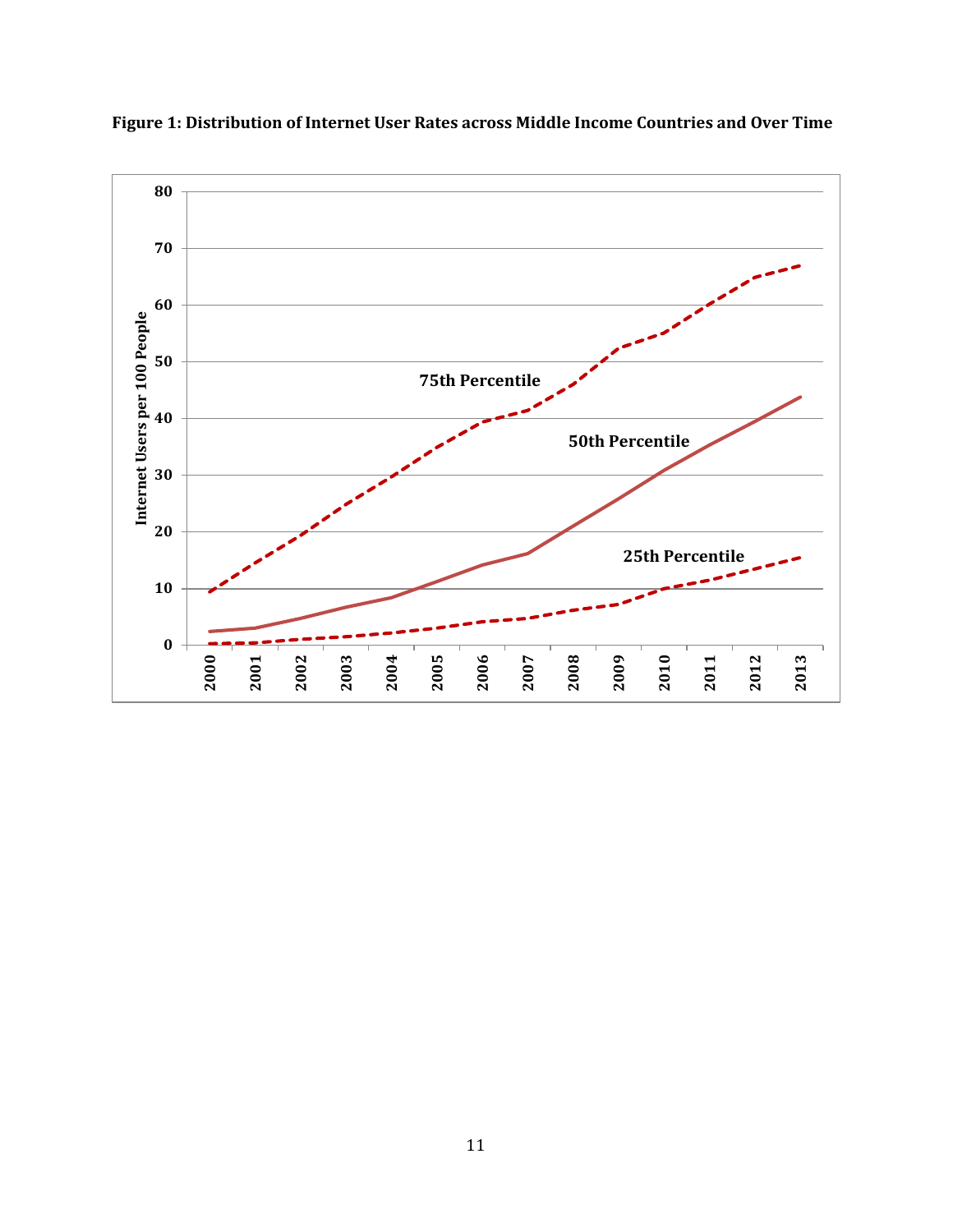

# **Figure 2: Distribution of the Middle Income Countries' Days to Export**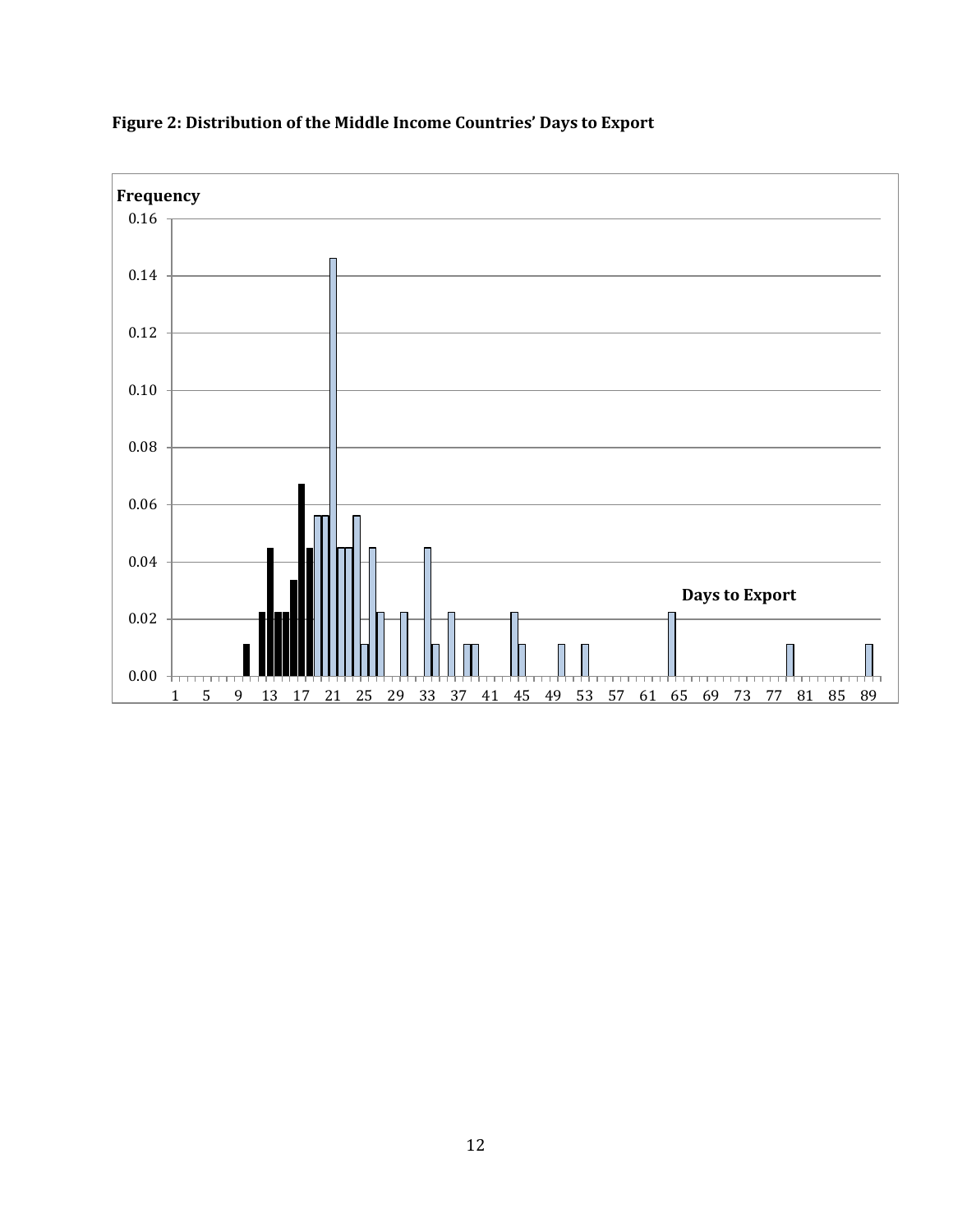# **Table 1: The Average Product Entry Rate over Time**

| Year | <b>Potential Entries</b> | Entries | Entry Rate (%) |
|------|--------------------------|---------|----------------|
| 2001 | 15,099                   | 1,998   | 13.23          |
| 2002 | 14,684                   | 1,840   | 12.53          |
| 2003 | 14,480                   | 1,985   | 13.71          |
| 2004 | 14,348                   | 2,185   | 15.23          |
| 2005 | 13,775                   | 2,258   | 16.39          |
| 2006 | 13,202                   | 2,256   | 17.09          |
| 2007 | 12,818                   | 2,010   | 15.68          |
| 2008 | 11,645                   | 1,718   | 14.75          |
| 2009 | 12,458                   | 1,733   | 13.91          |
| 2010 | 12,842                   | 2,138   | 16.65          |
| 2011 | 12,684                   | 2,179   | 17.18          |
| 2012 | 12,187                   | 2,222   | 18.23          |
| 2013 | 11,712                   | 1,941   | 16.57          |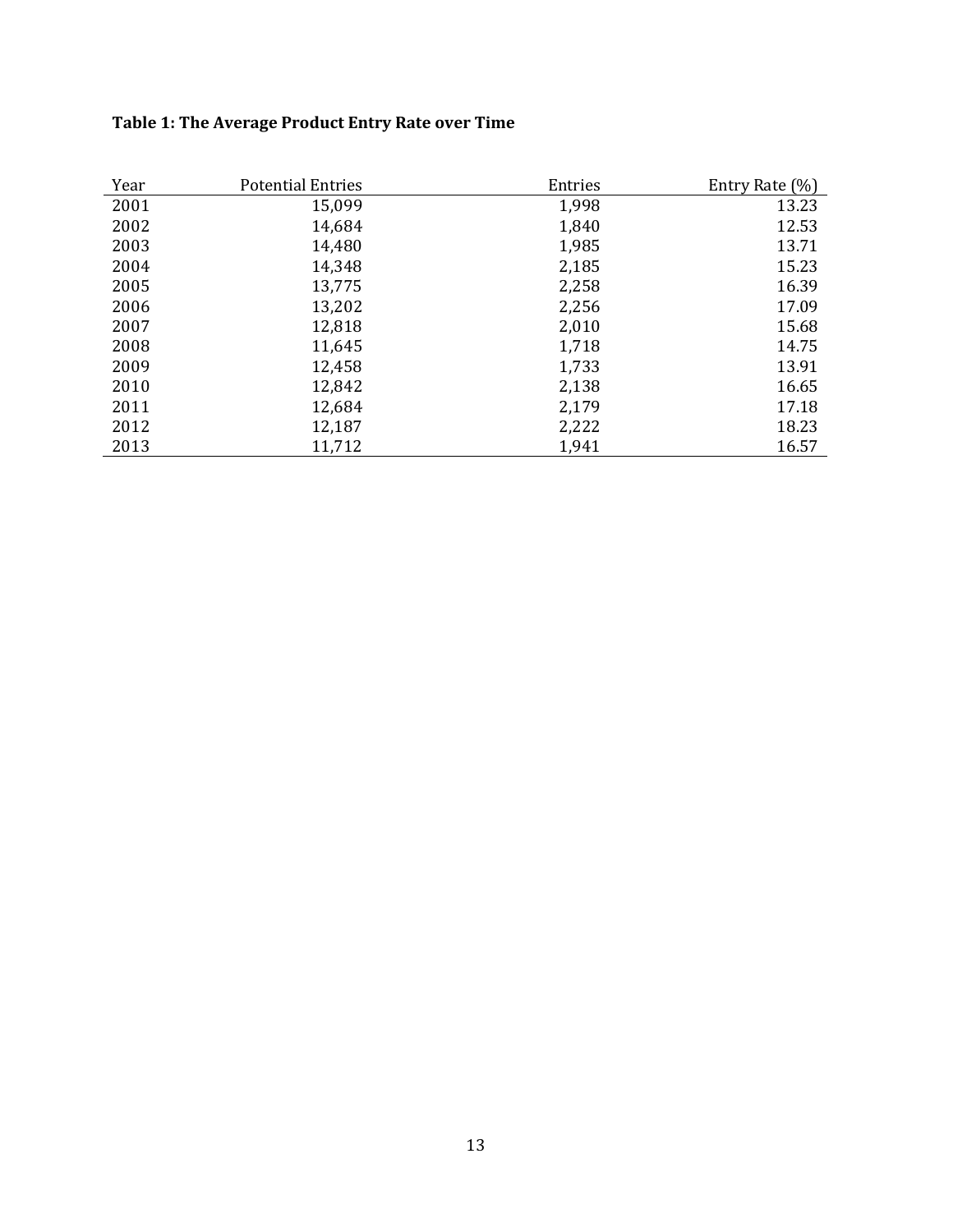# **Table 2: Internet Users per 100 in Middle Income Countries**

|                            | Internet     | Internet     |                         | Internet     | Internet     |
|----------------------------|--------------|--------------|-------------------------|--------------|--------------|
| Country                    | <b>Users</b> | <b>Users</b> | Country                 | <b>Users</b> | <b>Users</b> |
|                            | in 2000      | in 2013      |                         | in 2000      | in 2013      |
| Albania                    | 0.1          | 60.1         | Lebanon                 | $\, 8.0$     | 70.5         |
| Algeria                    | 0.5          | 16.5         | Lesotho                 | 0.2          | 5.0          |
| Angola                     | 0.1          | 19.1         | Macedonia, FYR          | 2.5          | 61.2         |
| Argentina                  | 7.0          | 59.9         | Malaysia                | 21.4         | 67.0         |
| Armenia                    | 1.3          | 46.3         | Maldives                | 2.2          | 44.1         |
| Azerbaijan                 | 0.1          | 58.7         | Marshall Islands        | 1.5          | 11.7         |
| <b>Belarus</b>             | 1.9          | 54.2         | Mauritania              | 0.2          | 6.2          |
| Belize                     | 6.0          | 31.7         | Mauritius               | 7.3          | 39.0         |
| Bhutan                     | 0.4          | 29.9         | Mexico                  | 5.1          | 43.5         |
| Bolivia                    | 1.4          | 39.5         | Micronesia, Fed. States | 3.7          | 27.8         |
| Bosnia and Herzegovina     | 1.1          | 67.9         | Moldova                 | 1.3          | 48.8         |
| Botswana                   | 2.9          | 15.0         | Mongolia                | 1.3          | 17.7         |
| <b>Brazil</b>              | 2.9          | 51.6         | Morocco                 | 0.7          | 56.0         |
| Bulgaria                   | 5.4          | 53.1         | Namibia                 | 1.6          | 13.9         |
| Cabo Verde                 | 1.8          | 37.5         | Nicaragua               | 1.0          | 15.5         |
| Cameroon                   | 0.3          | 6.4          | Nigeria                 | 0.1          | 38.0         |
| China                      | 1.8          | 45.8         | Panama                  | 6.6          | 42.9         |
| Colombia                   | 2.2          | 51.7         | Papua New Guinea        | 0.8          | 6.5          |
| Congo, Rep.                | 0.0          | 6.6          | Paraguay                | 0.7          | 36.9         |
| Costa Rica                 | 5.8          | 46.0         | Peru                    | 3.1          | 39.2         |
| Cote d'Ivoire              | 0.2          | 2.6          | Philippines             | 2.0          | 37.0         |
| Djibouti                   | 0.2          | 9.5          | Romania                 | 3.6          | 49.8         |
| Dominica                   | 8.8          | 59.0         | Samoa                   | 0.6          | 15.3         |
| Dominican Republic         | 3.7          | 45.9         | Sao Tome and Principe   | 4.6          | 23.0         |
| Ecuador                    | 1.5          | 40.4         | Senegal                 | 0.4          | 20.9         |
| Egypt, Arab Republic       | 0.6          | 49.6         | Seychelles              | 7.4          | 50.4         |
| El Salvador                | 1.2          | 23.1         | Solomon Islands         | 0.5          | 8.0          |
| Fiji                       | 1.5          | 37.1         | South Africa            | 5.3          | 48.9         |
| Gabon                      | 1.2          | 9.2          | Sri Lanka               | 0.6          | 21.9         |
| Georgia                    | 0.5          | 43.1         | Suriname                | 2.5          | 37.4         |
| Ghana                      | 0.2          | 12.3         | Swaziland               | 0.9          | 24.7         |
| Guatemala                  | 0.7          | 19.7         | Syrian Arab Republic    | 0.2          | 26.2         |
| Guyana                     | 6.6          | 33.0         | Thailand                | 3.7          | 28.9         |
| Honduras                   | 1.2          | 17.8         | Tonga                   | 2.4          | 35.0         |
| Hungary                    | 7.0          | 72.6         | Tunisia                 | 2.8          | 43.8         |
| India                      | 0.5          | 15.1         | Turkey                  | 3.8          | 46.3         |
| Indonesia                  | 0.9          | 15.8         | Ukraine                 | 0.7          | 41.8         |
| Iran                       | 0.9          | 31.4         | Uzbekistan              | 0.5          | 38.2         |
| Jamaica                    | 3.1          | 37.8         | Vanuatu                 | 2.1          | 11.3         |
| Jordan                     | 2.6          | 44.2         | Venezuela, RB           | 3.4          | 54.9         |
| Kazakhstan                 | 0.7          | 54.0         | Vietnam                 | 0.3          | 43.9         |
| Kiribati                   | 1.8          | 11.5         | Yemen, Rep.             | 0.1          | 20.0         |
|                            | 1.0          | 23.4         | Zambia                  | 0.2          |              |
| Kyrgyz Republic<br>Lao PDR | 0.1          | 12.5         |                         |              | 15.4         |
|                            |              |              |                         |              |              |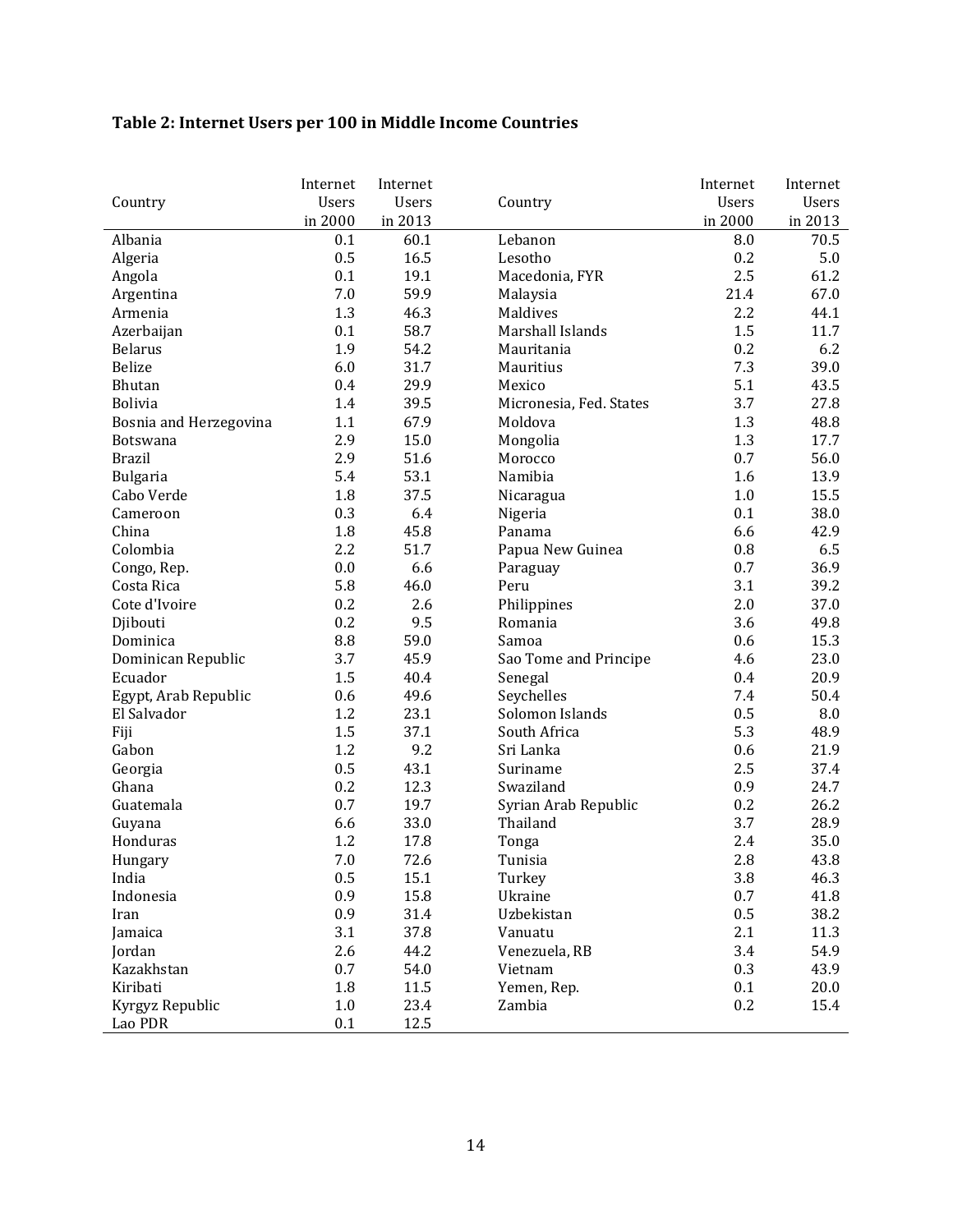## **Table 3: Econometric Estimates**

Logit model, with Entry  $\in \{0,1\}$  as the Dependent Variable

|                                                       | <b>MODEL 1</b>                            |                         | <b>MODEL 2</b>                            |                            |  |
|-------------------------------------------------------|-------------------------------------------|-------------------------|-------------------------------------------|----------------------------|--|
|                                                       | Logit                                     | Average                 | Logit                                     | Average                    |  |
|                                                       | Coefficients                              | <b>Marginal Effects</b> | Coefficients                              | <b>Marginal Effects</b>    |  |
| Number of                                             | 0.00778                                   | 0.00099                 | 0.00798                                   | 0.00102                    |  |
| <b>Internet Users</b>                                 | $(0.00086)$ **                            | $(0.00011)$ **          | $(0.00085)$ **                            | $(0.00011)$ **             |  |
| Growth Rate of<br><b>US Real GDP</b>                  |                                           |                         | 3.30595<br>$(0.57352)$ **                 | 0.42043<br>$(0.07320)$ **  |  |
| Growth Rate of<br>the Real GDP of<br>the Exporter     |                                           |                         | 0.77481<br>$(0.25837)$ **                 | 0.09853<br>$(0.03292)$ **  |  |
| Real<br>Appreciation of<br>the Exporter's<br>Currency |                                           |                         | $-0.76250$<br>$(0.34604)*$                | $-0.09697$<br>$(0.04412)*$ |  |
| HTS Chapter 85                                        | 0.08186                                   | 0.01043                 | 0.08056                                   | 0.01025                    |  |
|                                                       | $(0.01863)$ **                            | $(0.00238)$ **          | $(0.01863)$ **                            | $(0.00237)$ **             |  |
| HTS Chapter 86                                        | $-0.07212$                                | $-0.00919$              | $-0.06924$                                | $-0.00881$                 |  |
|                                                       | (0.08333)                                 | (0.01062)               | (0.08326)                                 | (0.01058)                  |  |
| HTS Chapter 87                                        | $-0.08586$                                | $-0.01094$              | $-0.08405$                                | $-0.01069$                 |  |
|                                                       | $(0.03208)$ **                            | $(0.00410)$ **          | $(0.03204)$ **                            | $(0.00408)$ **             |  |
| HTS Chapter 88                                        | $-0.14198$                                | $-0.01810$              | $-0.15175$                                | $-0.01930$                 |  |
|                                                       | (0.07548)                                 | (0.00963)               | $(0.07543)*$                              | $(0.00961)*$               |  |
| HTS Chapter 89                                        | $-0.10151$                                | $-0.01294$              | $-0.11155$                                | $-0.01419$                 |  |
|                                                       | (0.08249)                                 | (0.01050)               | (0.08281)                                 | (0.01052)                  |  |
| HTS Chapter 90                                        | 0.07122                                   | 0.00908                 | 0.07207                                   | 0.00917                    |  |
|                                                       | $(0.02119)$ **                            | $(0.00270)$ **          | $(0.02117)$ **                            | $(0.00270)$ **             |  |
| Constant                                              | $-1.91213$<br>$(0.02448)$ **              |                         | $-2.03851$<br>$(0.02566)$ **              |                            |  |
| Number of Obs.<br>AIC<br>$\chi^2(6)$                  | 162,518<br>137,235.7<br>43.66<br>(0.0000) | 162,518                 | 162,518<br>136,915.8<br>43.88<br>(0.0000) | 162,518                    |  |

Notes: The omitted category is HTS Chapter 84. The standard errors are corrected for clustering by country-year. One asterisk indicates that the coefficient is significantly different from zero at the 5% level. Two indicates that the coefficient is significantly different from zero at the 1% level.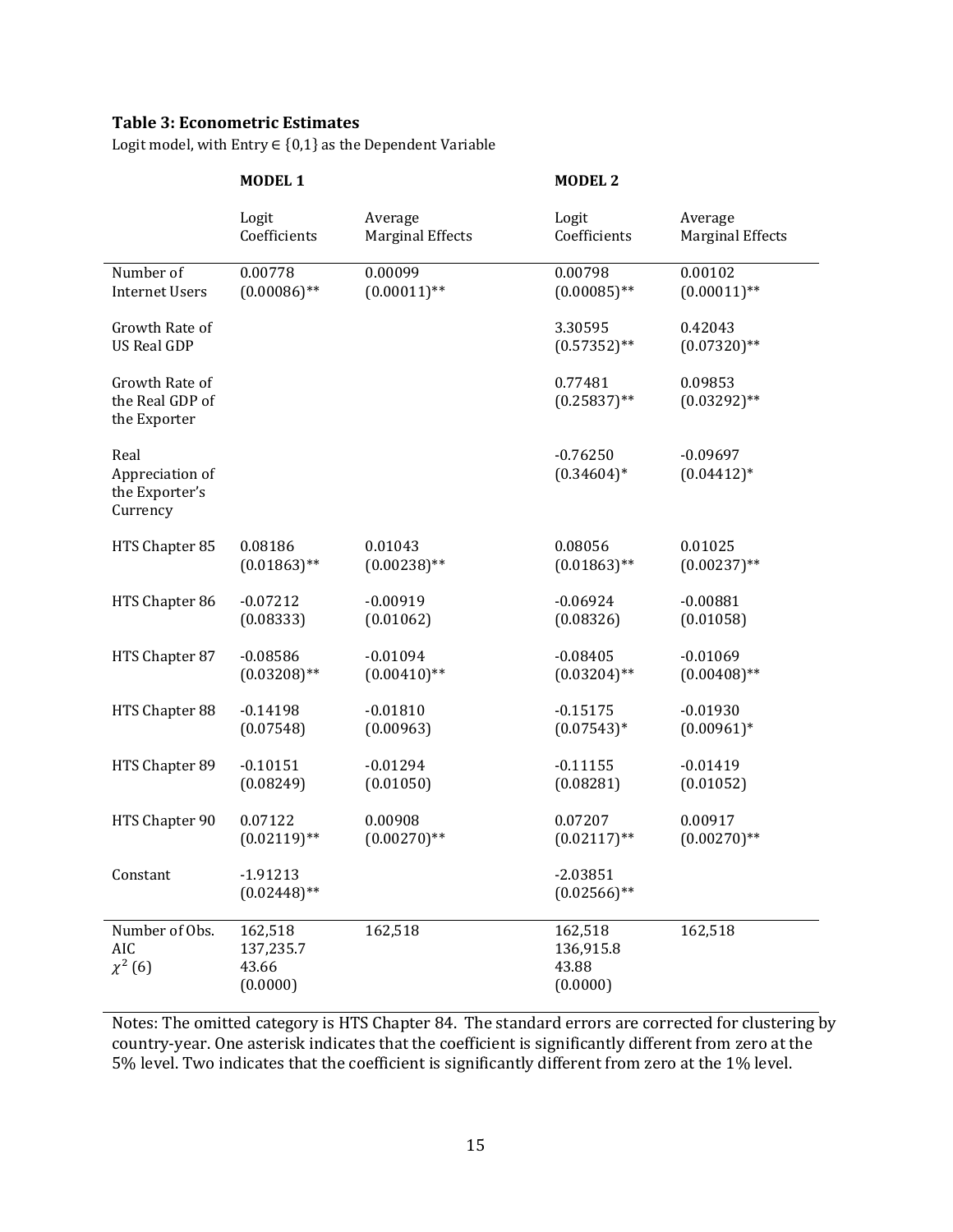## **Table 4: Additional Econometric Estimates with Interaction Terms**

Logit Model with Entry  $\in \{0,1\}$  as the Dependent Variable

|                                                       | <b>MODEL 3</b>                            |                         | <b>MODEL 4</b>                            |                             |
|-------------------------------------------------------|-------------------------------------------|-------------------------|-------------------------------------------|-----------------------------|
|                                                       | Logit                                     | Average                 | Logit                                     | Average                     |
|                                                       | Coefficients                              | <b>Marginal Effects</b> | Coefficients                              | <b>Marginal Effects</b>     |
| Number of                                             | 0.00471                                   | 0.00060                 | 0.00514                                   | 0.00065                     |
| <b>Internet Users</b>                                 | $(0.00126)$ **                            | $(0.00016)$ **          | $(0.00124)$ **                            | $(0.00016)$ **              |
| Internet Users ×                                      | 0.00449                                   | 0.00057                 | 0.00415                                   | 0.00053                     |
| <b>Highly Efficient</b>                               | $(0.00117)$ **                            | $(0.00015)$ **          | $(0.00114)$ **                            | $(0.00014)$ **              |
| Growth Rate of<br><b>US Real GDP</b>                  |                                           |                         | 3.23010<br>$(0.56721)$ **                 | 0.41061<br>$(0.07231)$ **   |
| Growth Rate of<br>the Real GDP of<br>the Exporter     |                                           |                         | 0.76364<br>$(0.25768)$ **                 | 0.09707<br>$(0.03281)$ **   |
| Real<br>Appreciation of<br>the Exporter's<br>Currency |                                           |                         | $-0.74071$<br>$(0.33950)*$                | $-0.09416$<br>$(0.04246)^*$ |
| HTS Chapter 85                                        | 0.08711                                   | 0.01110                 | 0.08540                                   | 0.01086                     |
|                                                       | $(0.01862)$ **                            | $(0.00238)$ **          | $(0.01861)$ **                            | $(0.00237)$ **              |
| HTS Chapter 86                                        | $-0.07618$                                | $-0.00971$              | $-0.07311$                                | $-0.00929$                  |
|                                                       | (0.08324)                                 | (0.01060)               | (0.08317)                                 | (0.01057)                   |
| HTS Chapter 87                                        | $-0.08695$                                | $-0.01108$              | $-0.08500$                                | $-0.01081$                  |
|                                                       | $(0.03204)$ **                            | $(0.00409)$ **          | $(0.03200)**$                             | $(0.00408)$ **              |
| HTS Chapter 88                                        | $-0.13867$                                | $-0.01767$              | $-0.14849$                                | $-0.01888$                  |
|                                                       | (0.07550)                                 | (0.00963)               | $(0.07543)*$                              | $(0.00960)*$                |
| HTS Chapter 89                                        | $-0.10763$                                | $-0.01371$              | $-0.11718$                                | $-0.01490$                  |
|                                                       | (0.08258)                                 | (0.01051)               | (0.08291)                                 | (0.01053)                   |
| HTS Chapter 90                                        | 0.07555                                   | 0.00962                 | 0.07602                                   | 0.00966                     |
|                                                       | $(0.02126)$ **                            | $(0.00271)$ **          | $(0.02125)$ **                            | $(0.00270)$ **              |
| Constant                                              | $-1.90239$<br>$(0.02469)$ **              |                         | $-2.02755$<br>$(0.02589)$ **              |                             |
| Number of Obs.<br>AIC<br>$\chi^2(6)$                  | 162,528<br>137,169.9<br>48.26<br>(0.0000) | 162,528                 | 162,528<br>136,860.0<br>48.11<br>(0.0000) | 162,528                     |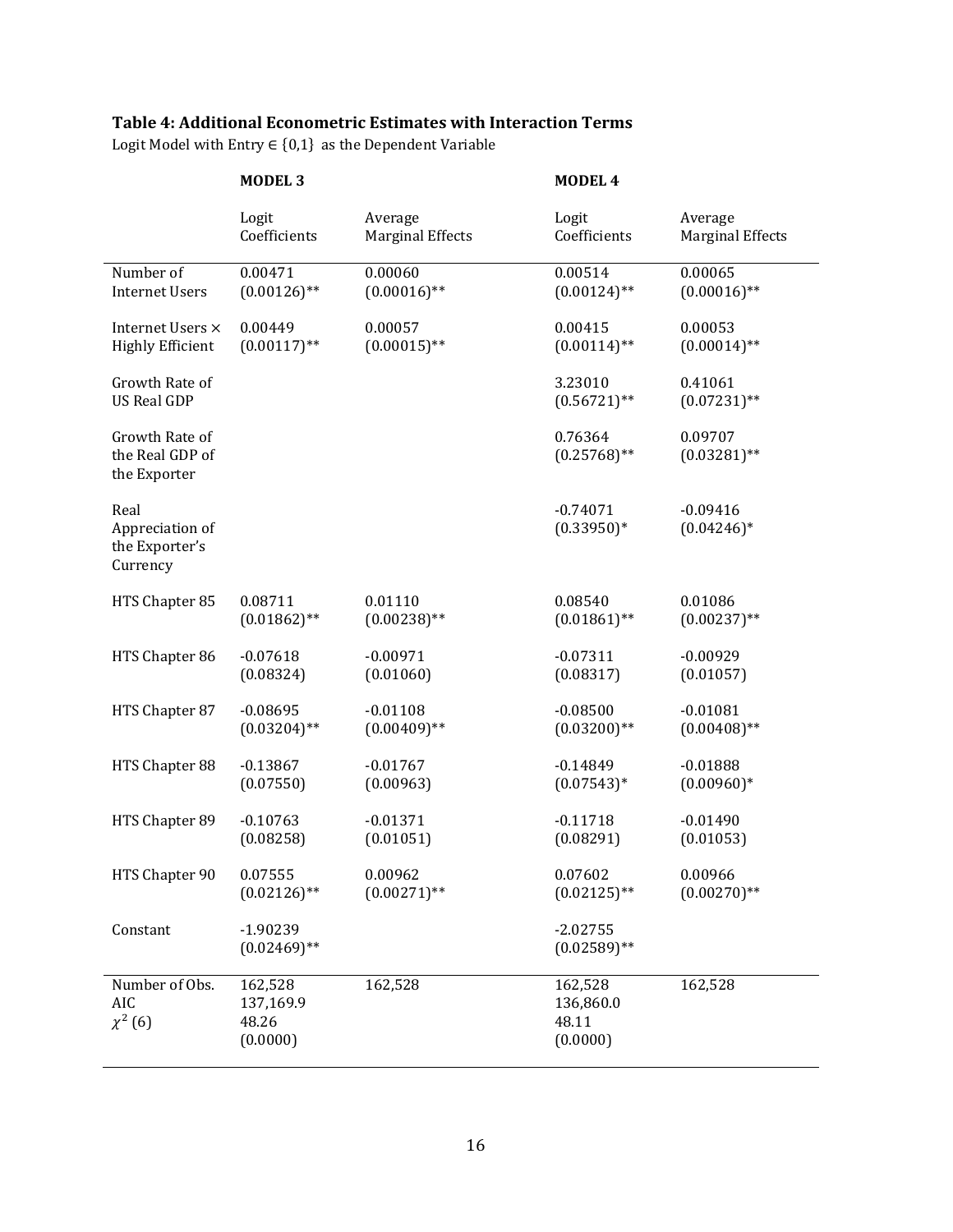# **Table 5: Sensitivity Analysis with the Lagged Number of Internet Users**

Logit Model with Entry  $\in \{0,1\}$  as the Dependent Variable

|                                                       | <b>MODEL 5</b>                            |                           | MODEL 6                                   |                             |
|-------------------------------------------------------|-------------------------------------------|---------------------------|-------------------------------------------|-----------------------------|
|                                                       | Logit                                     | Average                   | Logit                                     | Average                     |
|                                                       | Coefficients                              | <b>Marginal Effects</b>   | Coefficients                              | <b>Marginal Effects</b>     |
| Lagged<br>Number of<br><b>Internet Users</b>          | 0.00395<br>$(0.00145)$ **                 | 0.00050<br>$(0.00018)$ ** | 0.00598<br>$(0.00145)$ **                 | 0.00076<br>$(0.00018)$ **   |
| Internet Users ×                                      | 0.00475                                   | 0.00060                   | 0.00406                                   | 0.00052                     |
| <b>Highly Efficient</b>                               | $(0.00139)$ **                            | $(0.00018)$ **            | $(0.00136)$ **                            | $(0.00017)$ **              |
| Growth Rate of<br><b>US Real GDP</b>                  |                                           |                           | 3.50047<br>$(0.57712)$ **                 | 0.44474<br>$(0.07356)$ **   |
| Growth Rate of<br>the Real GDP of<br>the Exporter     |                                           |                           | 0.95500<br>$(0.26208)$ **                 | 0.12133<br>$(0.03384)$ **   |
| Real<br>Appreciation of<br>the Exporter's<br>Currency |                                           |                           | $-0.88807$<br>$(0.34374)*$                | $-0.11283$<br>$(0.04377)^*$ |
| HTS Chapter 85                                        | 0.08548                                   | 0.01089                   | 0.08582                                   | 0.01090                     |
|                                                       | $(0.01865)$ **                            | $(0.00238)$ **            | $(0.01866)$ **                            | $(0.00238)$ **              |
| HTS Chapter 86                                        | $-0.07188$                                | $-0.00916$                | $-0.07077$                                | $-0.00899$                  |
|                                                       | (0.08322)                                 | (0.01060)                 | (0.08312)                                 | (0.01056)                   |
| HTS Chapter 87                                        | $-0.08910$                                | $-0.01135$                | $-0.08710$                                | $-0.01107$                  |
|                                                       | $(0.03217)$ **                            | $(0.00411)$ **            | $(0.03213)$ **                            | $(0.00409)$ **              |
| HTS Chapter 88                                        | $-0.13399$                                | $-0.01707$                | $-0.14716$                                | $-0.01870$                  |
|                                                       | (0.07565)                                 | (0.00965)                 | (0.07563)                                 | (0.00962)                   |
| HTS Chapter 89                                        | $-0.10560$                                | $-0.01345$                | $-0.11772$                                | $-0.01496$                  |
|                                                       | (0.08283)                                 | (0.01054)                 | (0.08321)                                 | (0.01056)                   |
| HTS Chapter 90                                        | 0.07500                                   | 0.00955                   | 0.07747                                   | 0.00984                     |
|                                                       | $(0.02124)$ **                            | $(0.00271)$ **            | $(0.02124)$ **                            | $(0.00270)$ **              |
| Constant                                              | $-1.86693$<br>$(0.02336)$ **              |                           | $-2.03334$<br>$(0.02693)$ **              |                             |
| Number of Obs.<br>AIC<br>$\chi^2(6)$                  | 162,465<br>137,162.7<br>47.17<br>(0.0000) | 162,465                   | 162,465<br>136,762.4<br>48.69<br>(0.0000) | 162,465                     |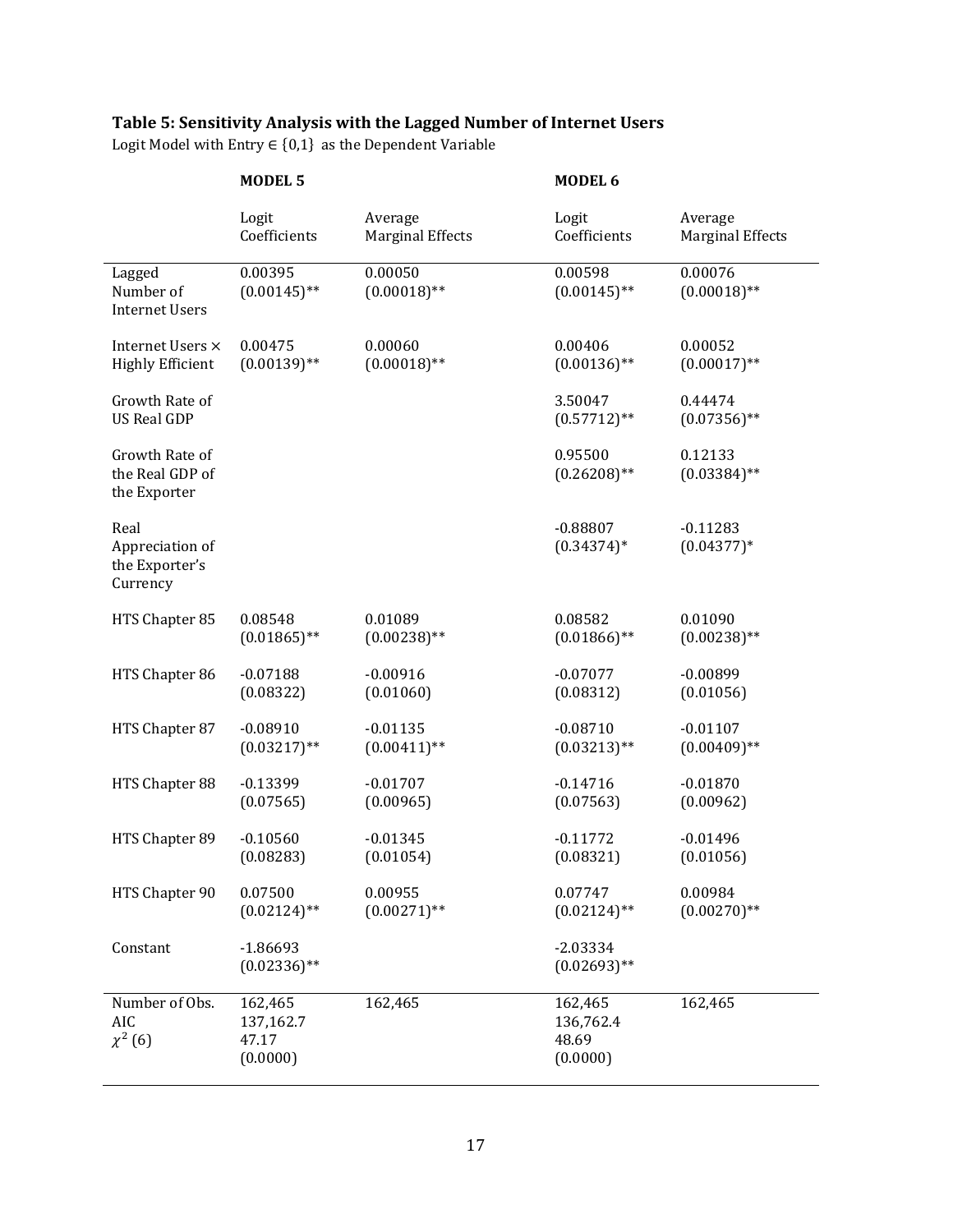# **Table 6: Sensitivity Analysis with an Alternative Definition of Entry**

Logit Model with Entry  $\in \{0,1\}$  as the Dependent Variable

|                                                       | <b>MODEL 7</b>                            |                         | <b>MODEL 8</b>                            |                              |
|-------------------------------------------------------|-------------------------------------------|-------------------------|-------------------------------------------|------------------------------|
|                                                       | Logit                                     | Average                 | Logit                                     | Average                      |
|                                                       | Coefficients                              | <b>Marginal Effects</b> | Coefficients                              | <b>Marginal Effects</b>      |
| Number of                                             | 0.00527                                   | 0.00074                 | 0.00668                                   | 0.00093                      |
| <b>Internet Users</b>                                 | $(0.00132)$ **                            | $(0.00019)$ **          | $(0.00129)$ **                            | $(0.00018)$ **               |
| Internet Users ×                                      | 0.00571                                   | 0.00080                 | 0.00485                                   | 0.00068                      |
| <b>Highly Efficient</b>                               | $(0.00120)$ **                            | $(0.00017)$ **          | $(0.00117)$ **                            | $(0.00016)$ **               |
| Growth Rate of<br><b>US Real GDP</b>                  |                                           |                         | 6.08045<br>$(0.76731)$ **                 | 0.84701<br>$(0.10684)$ **    |
| Growth Rate of<br>the Real GDP of<br>the Exporter     |                                           |                         | 2.46901<br>$(0.32599)**$                  | 0.34393<br>$(0.04547)$ **    |
| Real<br>Appreciation of<br>the Exporter's<br>Currency |                                           |                         | $-2.4446$<br>$(0.40685)$ **               | $-0.34051$<br>$(0.05694)$ ** |
| HTS Chapter 85                                        | 0.07735                                   | 0.01089                 | 0.07573                                   | 0.01055                      |
|                                                       | $(0.01727)$ **                            | $(0.00243)$ **          | $(0.01718)$ **                            | $(0.00239)$ **               |
| HTS Chapter 86                                        | $-0.12228$                                | $-0.01722$              | $-0.12864$                                | $-0.01792$                   |
|                                                       | (0.07296)                                 | (0.01027)               | (0.07376)                                 | (0.01027)                    |
| HTS Chapter 87                                        | $-0.11460$                                | $-0.01614$              | $-0.11168$                                | $-0.01556$                   |
|                                                       | $(0.02763)$ **                            | $(0.00391)$ **          | $(0.02770)$ **                            | $(0.00387)$ **               |
| HTS Chapter 88                                        | $-0.14404$                                | $-0.02029$              | $-0.16817$                                | $-0.02343$                   |
|                                                       | $(0.06319)*$                              | $(0.00890)*$            | $(0.06385)$ **                            | $(0.00890)$ **               |
| HTS Chapter 89                                        | $-0.03717$                                | $-0.00523$              | $-0.06753$                                | $-0.00941$                   |
|                                                       | (0.06856)                                 | (0.00965)               | (0.06920)                                 | (0.00963)                    |
| HTS Chapter 90                                        | 0.07040                                   | 0.00991                 | 0.07089                                   | 0.00987                      |
|                                                       | $(0.01912)$ **                            | $(0.00269)$ **          | $(0.01901)$ **                            | $(0.00265)$ **               |
| Constant                                              | $-1.77771$<br>$(0.02635)$ **              |                         | $-2.07434$<br>$(0.02961)$ **              |                              |
| Number of Obs.<br>AIC<br>$\chi^2(6)$                  | 198,492<br>180,477.8<br>60.47<br>(0.0000) | 198,492                 | 198,492<br>178,626.4<br>63.07<br>(0.0000) | 198,492                      |